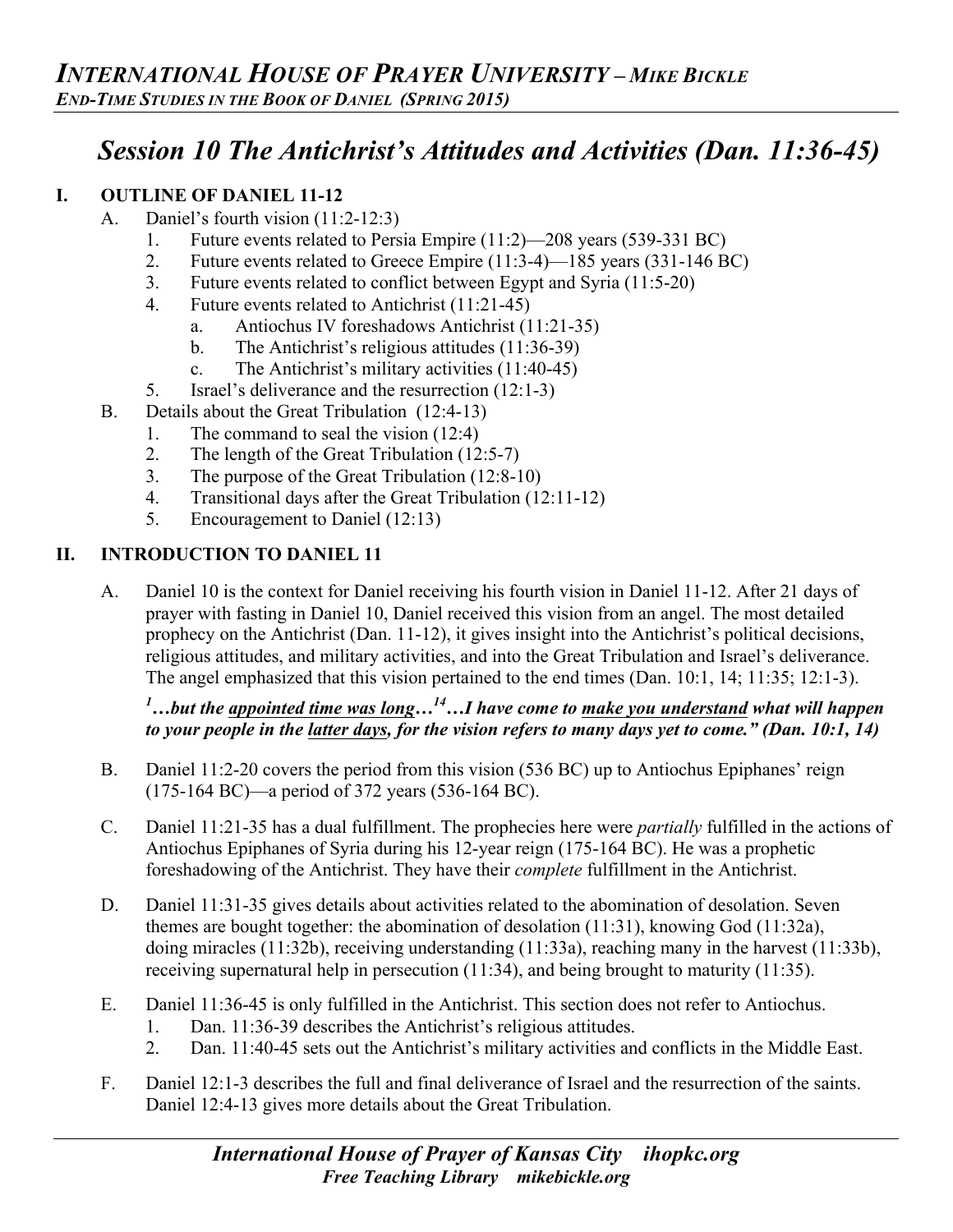## **III. THE ANTICHRIST IN THE BOOK OF DANIEL**

- A. The two most detailed prophecies about the Antichrist in the OT are in Daniel 8:9-26 and Daniel 11:21-36. They parallel Revelation 13 (the most detailed NT prophecy about the Antichrist).
- B. Daniel 8 emphasizes the Antichrist's cruelty towards people. Daniel 11 emphasizes his lust for power and preeminence, as seen in his military aggression and self-exaltation.
- C. In Daniel 8 and 11, the actions of King Antiochus Epiphanes of Syria (Seleucid Kingdom) during his 12-year reign (175-164 BC) give us a prophetic picture of the Antichrist.
- D. The relationship between Antiochus and the Antichrist is that of type and antitype; thus, the Antichrist may be from the same territory that Antiochus IV ruled (Syria or Babylon). Some commentators dismiss these prophecies by saying that they were all fulfilled in the rule of Antiochus Epiphanes, yet less than half of the prophetic details in Daniel 8 and 11 were fulfilled in Antiochus' life. They will be *completely* fulfilled *only* in the Antichrist's rule.
- E. Some see Antiochus IV as the king in Daniel 11:36-45. However, the historical facts of his life and military career do not fit this passage. He did not exalt himself above every god (11:36-37), nor did he reject "the gods of his fathers," nor worship "a god unknown to his fathers" (11:38). Rather, he worshiped the Greek pantheon that his fathers did and built an altar to Zeus in the Jerusalem temple. Antiochus did not die ("come to his end)" in Israel (11:45), but in Persia.

#### **IV. THE ANTICHRIST'S RELIGIOUS ATTITUDE: HIS ARROGANCE (DAN. 11:36-39)**

A. The Antichrist's religious attitude is seen in his arrogance and self-exaltation (11:36-37).

*36"Then the king shall do according to his own will: he shall exalt and magnify himself above every god, shall speak blasphemies against the God of gods, and shall prosper till the wrath has been accomplished…37He shall regard neither the God of his fathers nor the desire of women, nor regard any god; for he shall exalt himself above them all." (Dan. 11:36-37)* 

- 1. *The king*: The Antichrist will be a political leader (11:36) in the generation when Israel is permanently delivered at the end (12:1-3). He was earlier referred to as the "little horn" (7:8), "another king"  $(7:24)$ , a "king who will arise"  $(8:23)$ , and the "prince to come"  $(9:26)$ .
- 2. *His own will*: His arrogance will be manifest in that he will do according to his own will, without any fear of consequences from God or man. Doing His own will speaks of his unstoppable military might.
- 3. *Exalt himself above every god*: His unique political, military, economic, religious power will embolden his pride, so that he claims to be God. He will exalt himself as high as Jesus, the Prince (8:25). Paul made reference to Daniel's prophecies of the Antichrist exalting himself as high as God (8:11) and above God (11:36) in claiming to be God (2 Thes. 2:4).

*4 [The Antichrist]…exalts himself above all that is called God or that is worshiped, so that he sits as God in the temple of God, showing himself that he is God. (2 Thes. 2:4)*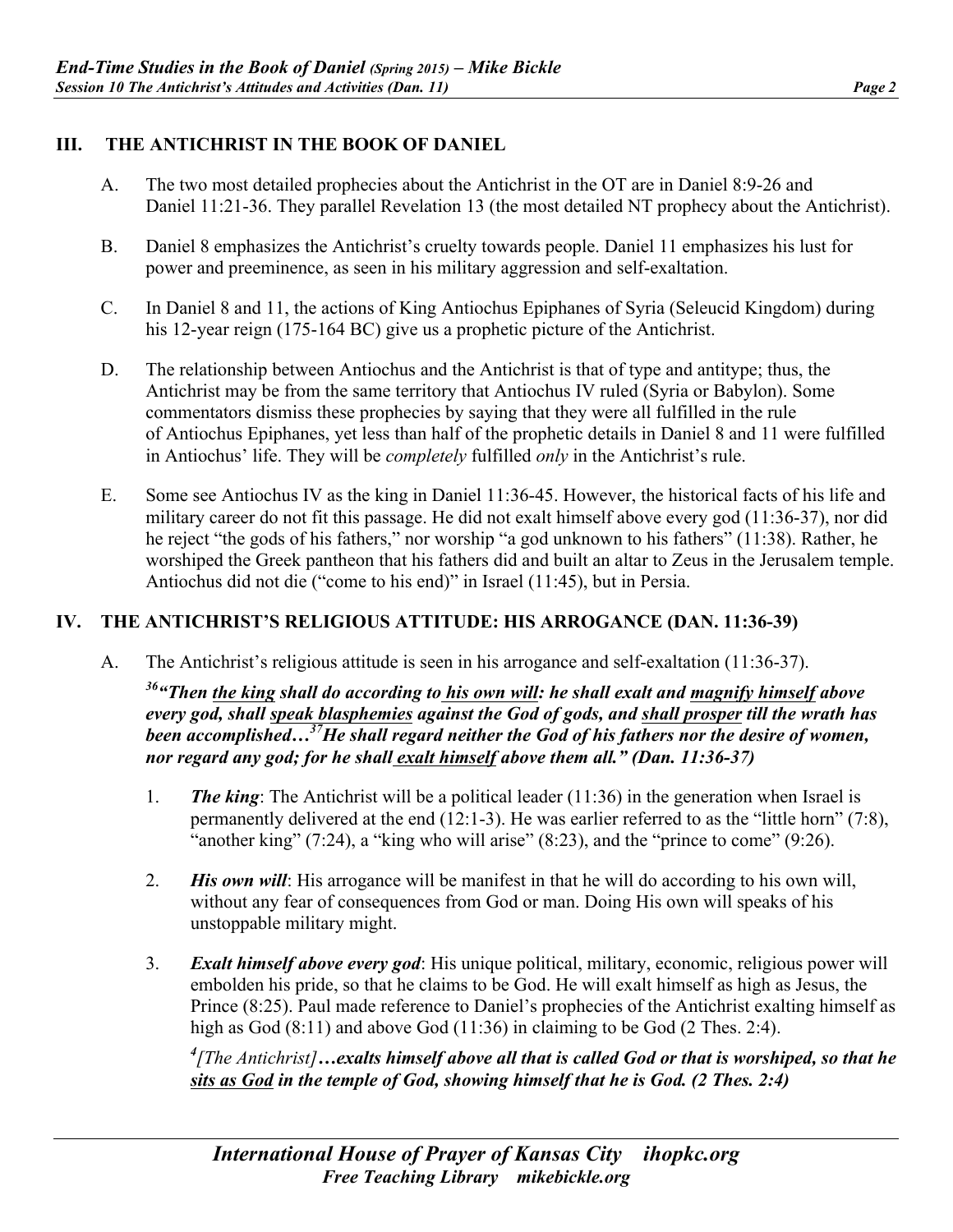4. *Speak blasphemies*: He will speak pompous words in claiming things about himself that are shocking, as he speaks with terrible boldness against God (7:8, 11, 20, 25; 2 Thes. 2:4). He shall speak of "great things"—things so unique and extraordinary, as well as new things never heard of before (Rev. 13:5). The spirit of the Antichrist is expressed in blasphemy.

*5 He was given a mouth speaking great things and blasphemies…6 he opened his mouth in blasphemy against God, to blaspheme His name, His tabernacle… (Rev. 13:5-6)* 

5. *He shall prosper*: He shall prosper, but only until the time that God's wrath accomplishes its sovereignly determined purpose (11:36). He will only prosper a short time (3<sup>1</sup>/<sub>2</sub> years).

*36"Then the king…shall prosper till the wrath has been accomplished; for what has been determined shall be done." (Dan. 11:36)* 

*6. Not regard the God of his fathers*: He will reject the religion of his ancestors. Some use this verse to make a case that the Antichrist is a Jewish apostate. They say that he may grow up in a Jewish home; however, the text is inconclusive.

## *37He shall regard neither the God of his fathers nor the desire of women, nor regard any god; for he shall exalt himself above them all." (Dan. 11:37)*

- a. Some use this verse to make a case that the Antichrist is a Jewish apostate. They say that he may grow up in a Jewish home; however, the text is inconclusive.
- b. The phrase *the God of his fathers* can be singular or plural. (Some translate it as the "gods of his fathers.") In the singular, as "the God of your fathers," it is specifically a biblical phrase for those of a devout Jewish heritage. Manasseh humbled himself before the *God of his fathers* (2 Chr. 33:12). Ananias told Paul that the *God of our fathers* had chosen him in a special way (Acts 22:14).
- 7. *Not regard the desire of women*: He shall not regard the desire of women (11:37). Some translate this as the "desire for women," meaning that he will hate women in every way. If this is the meaning, then he may legalize perversion and oppression that targets women.
	- a. The "desire of women" seems to be something related to God, since the first thing he disregards in verse 37 is "God," and next is "women," and third is "other gods." It seems that the second thing he disregards has to do with God—God's value of women.
	- b. Some think that the phrase "the desire of women" is a reference to Messiah, because Jewish women were said to all desire to be the mother of Messiah.
- 8. *He shall not regard any god*: He will have a total anti-God policy. He will require all to worship him under threat of losing their lives (Rev. 13:15).

*15…to cause as many as would not worship the…beast to be killed. (Rev. 13:15)* 

9. *Above them all*: He shall exalt himself above them "all" (11:37). He will view himself as more important and powerful than the concerns of women and religion.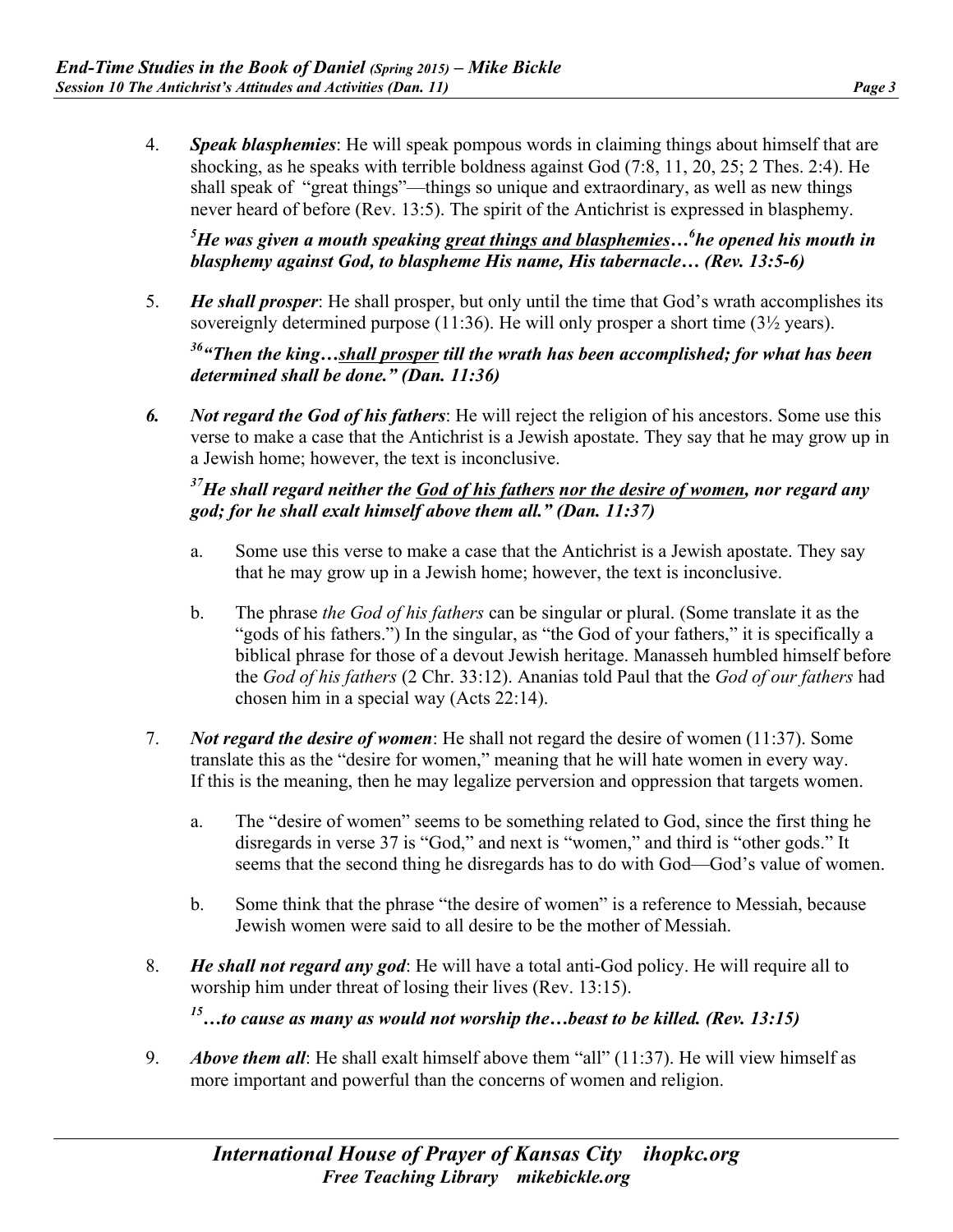B. The Antichrist's religious attitude is seen in his worship of war (11:38-39).

*38"But in their place, he shall honor a god of fortresses; and a god which his fathers did not know he shall honor with gold and silver, with precious stones and pleasant things. 39Thus he shall act against the strongest fortresses with a foreign god, which he shall acknowledge, and advance its glory; and he shall cause them to rule over many, and divide the land for gain." (Dan. 11:38-39)* 

1. *He shall honor a god of fortresses*: The Antichrist will honor a god of war, or military conquest (11:38). The god of fortresses speaks of demons that work to promote war, thus combining military and demonic power (11:40-45; cf. 7:8, 24; Rev. 13:4; 16:13-16).

*16"Those who see you will gaze at you [Antichrist], and consider you, saying: 'Is this the man who made the earth tremble, who shook kingdoms, 17who made the world as a wilderness and destroyed its cities…?'" (Isa. 14:16-17)* 

*23"The fourth beast shall…devour the whole earth, trample it and break it in pieces." (Dan. 7:23)* 

- 2. *But in their place*: The Antichrist will value and exalt war more than the God of his fathers, the desire of women or any god (11:38). He will give "the god" of military might the honor and value that others give to God, religion, and women.
- 3. *Honoring a god his fathers did not know*: His fathers did not "know" or have experience of war. The combination of military and demonic power will be unknown in his heritage. He will grow up in a family that was not involved in the military or in satanic worship.
- 4. *Honor with gold and silver*: The Antichrist will honor the god of war, the god of military might (god of fortresses), with gold and silver, etc., (11:38) by spending unprecedented amounts of money on developing his military.
- 5. *Act against the strongest fortresses*: He will take aggressive military action against the strongest nations (and military alliances), ones with superpower status in military might.
- 6. *A foreign god*: This speaks of a demonic source behind his military strategy and success. The Antichrist will take aggressive action against the strongest nations by Satan's power. He will acknowledge the satanic source so that the nations worship Satan (Rev. 13:4).
	- a. He will acknowledge Satan and his demons, and advance the glory of the demonic realm by only promoting leaders who have zeal for Satan.
	- b. He will advance "its" glory and shall cause "them" to rule over many (11:38-39). The "it" and the "them" may be demonized leaders who zealously worship Satan.
- 7. *He shall cause them to rule*: Leaders—political, military, economic—who fully support him will be rewarded with opportunity to rule, i.e., promotions to new positions, with authority over many. He will reward them with land gained as the spoils of war. In other words, he will use bribes to make alliances with and gain the cooperation of leaders in the nations.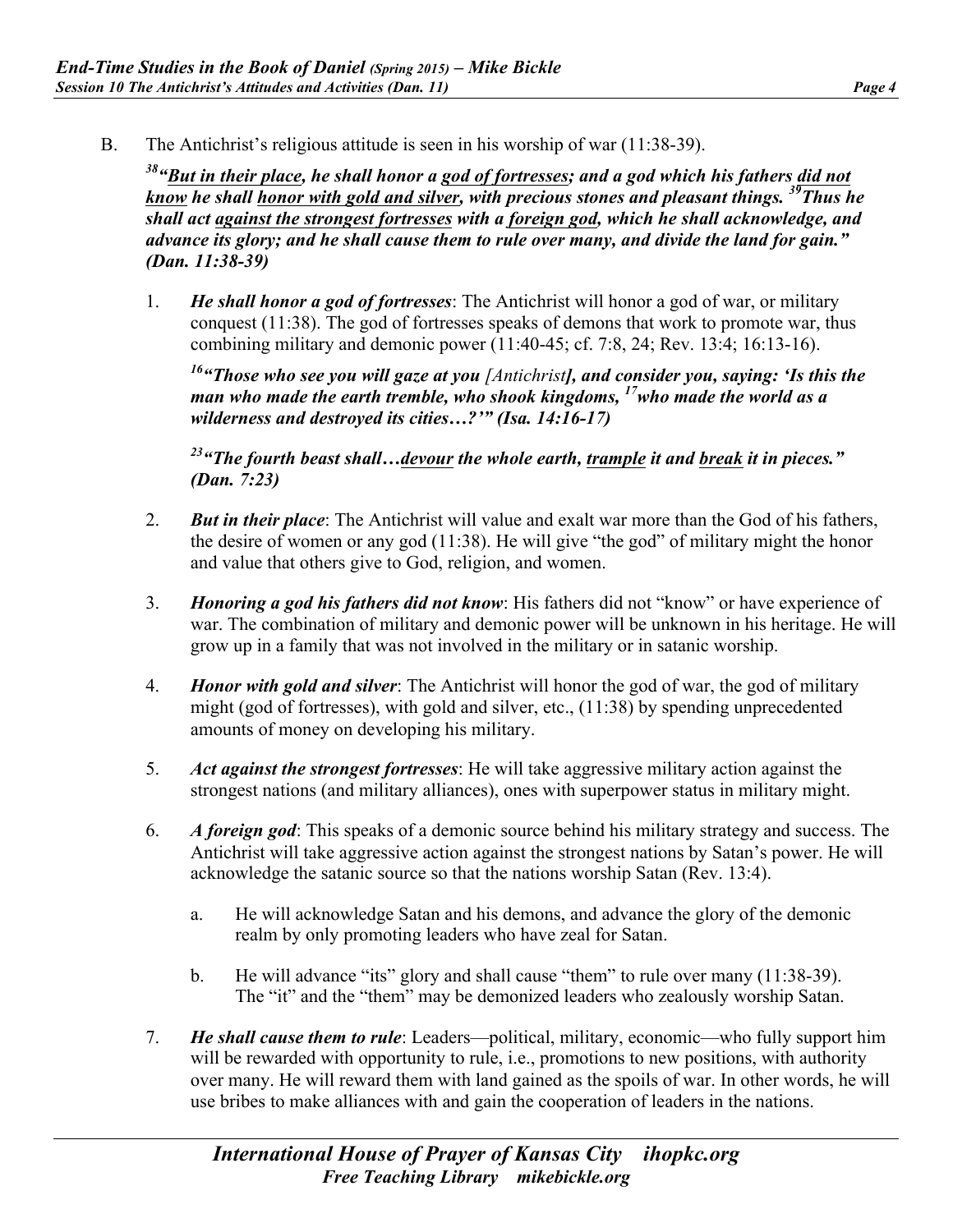## **V. THE ANTICHRIST'S MILITARY ACTIVITIES (DAN. 11:40-45)**

A. *The Antichrist's military activities (11:40-45)*: This section identifies some of the Antichrist's most significant military campaigns. He will overwhelm (11:40), overthrow (11:41), and stretch out his hand against  $(11:42)$  nations.

*40"…the king of the South shall attack him; and the king of the North shall come against him…and he [Antichrist] shall enter the countries, overwhelm them, and pass through. 41He shall also enter the Glorious Land, and many countries shall be overthrown…42He shall stretch out his hand against the countries, and the land of Egypt shall not escape. (Dan. 11:40-42)*

- B. There are two issues in 11:40-45.
	- 1. When is the timing of verse 40?
	- 2. Does it speak of two kings or three? Scholars debate whether there are two or three kings in Daniel 11:40. The *three-king view* identifies the Antichrist (a king, 11:36), the king of the North, and the king of the South. The "two-king view" sees only the king of North (Antichrist) and the king of South. In my opinion, the "three-king view," is the best view but I am not dogmatic.
- C. In Daniel 11:40-45 there are 16 masculine, third person, singular pronouns: *"he," "him," "his."*
	- *HE* is used 7 times (11:40, 41, 42, 43, 44, 45)
	- *HIM* is used 4 times (11:40 twice, 44, 45)
	- *HIS* is used 5 times (11:41, 42, 43, 45 twice)
- D. *Three-king view*: Interprets all 16 pronouns as referring to the Antichrist. In other words, this view sees the Antichrist as separate from the king of the North. The rationale for this view is that throughout 11:5-28, the "king of the North" *always* refers to the Syrian king, and the "king of the South" *always* speaks of the Egyptian king. One reason that the angel gave such detailed information was to establish these identities: 20 of 22 uses of "king of the North" for Syria.

*40"At the time of the end the king of the South shall attack HIM [Antichrist]; and the king of the North shall come against HIM [Antichrist] like a whirlwind, with chariots, horsemen, and with many ships; and HE [Antichrist] shall enter the countries…" (Dan. 11:40)* 

E. *Two-king view*: Sees 15 pronouns as referring to the Antichrist, and one referring to the king of the South (11:40). This view sees the Antichrist as the king of the North. Part of the rationale for this view is that since Antiochus was described as the king of the North, so the antitype, the Antichrist, should also be the king of the North.

*40"At the time of the end the king of the South shall attack HIM [king of the North]; and the king of the North shall come against HIM [king of the South] like a whirlwind, with chariots, horsemen, and with many ships; and HE [king of the North] shall enter the countries…" (Dan. 11:40)*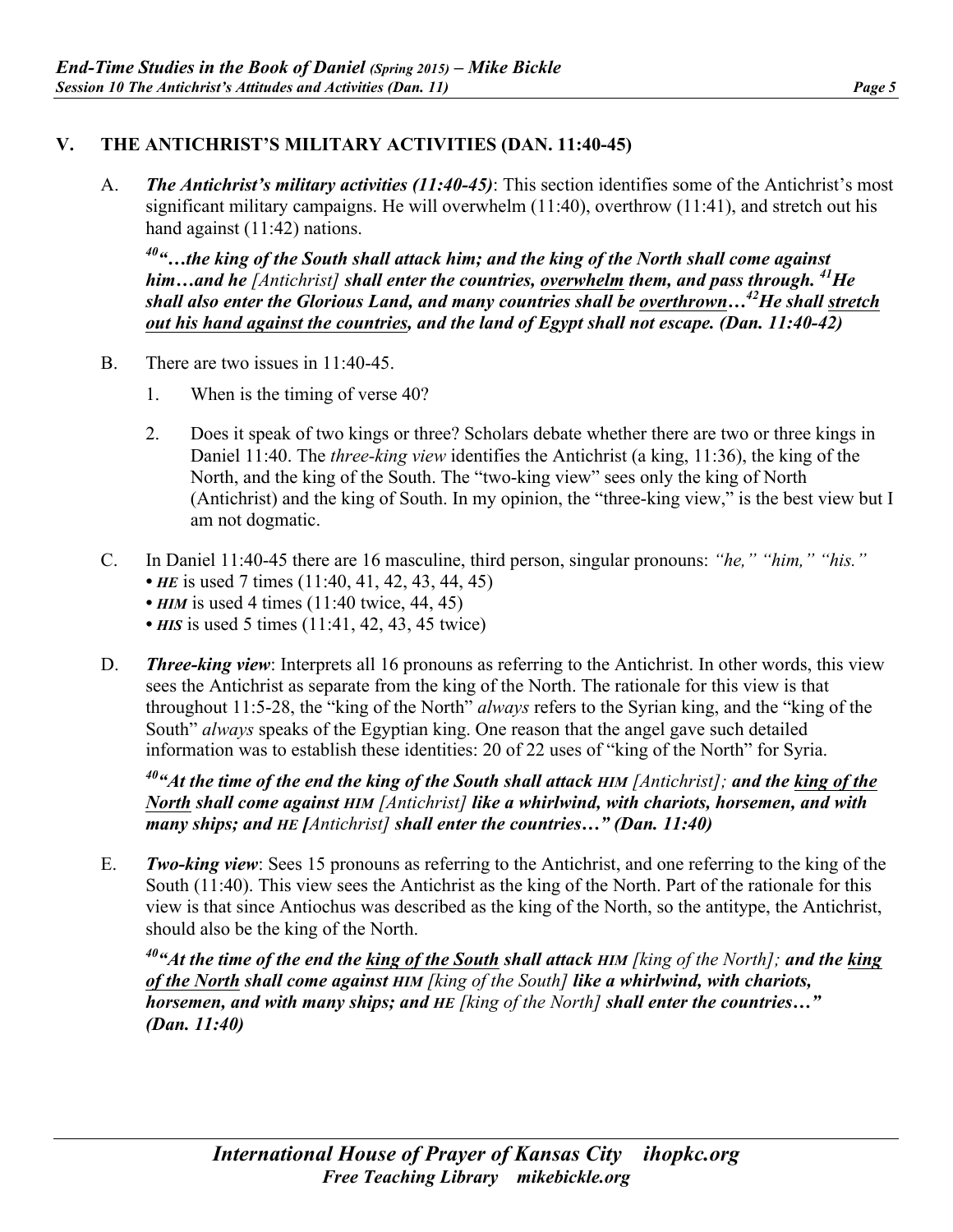- F. The three-king view is consistent in the way it interprets each of the pronouns (11:36-43). However, the three-king view turns the historical enemies—the king of the North and the king of the South into allies against a common enemy (Antichrist), thus turning Antiochus into both a type of the Antichrist (11:21-35) and a type of one of the Antichrist's enemies (11:40-45).
- G. Why would God give prophetic information about the Antichrist's military activities?
	- 1. First, so that God's people would be *able to pray* for the nations and their leaders as indicated in Daniel 11:40-45. This "military intelligence" will affect and direct their prayers.
	- 2. Second, so that God's people would be *able to declare* these events even before they happen. This may cause some unbelievers to believe in the prophetic Scriptures and thus turn to the Lord. For example, when God's people boldly declare that the Antichrist is a demonized man though he brought peace to the Middle East, then they will tell unbelievers that Egypt and Syria will attack the Antichrist and mention the other events signified in Daniel 11:40-45.
	- 3. Third, this passage assures us that the *Antichrist will not conquer every nation of the earth*. There will be nations resisting him at the end as seen here in Daniel 11. Yes, he will have some influence in all nations, but that is not the same as dominating them.
	- 4. Fourth, *to prepare believers* in the nations mentioned in Daniel 11 to understand some of the challenging things that will come. By knowing these are a part of God's prophetic plan will help to respond in faith instead of fear. For example, the Antichrist will take over the treasures of gold and silver (i.e., the national economy) of Egypt for a short season (Dan. 11:43).

#### **VI. HIS MILITARY ACTIVITY: ATTACKED FROM THE NORTH AND SOUTH (DAN. 11:40)**

A. The kings of the north and south will attack the Antichrist (11:40).

*40"At the time of the end the king of the South shall attack HIM [Antichrist]; and the king of the North shall come against HIM [Antichrist] like a whirlwind, with chariots, horsemen, and with many ships; and he shall enter the countries, overwhelm them, and pass through." (Dan. 11:40)* 

- B. In Scripture, north and south are determined in relation to Israel. The kings of the South and the North may each have a coalition of nations working with them, because without the help of others Syria and Egypt would not be able to threaten the Antichrist's empire seriously.
- C. Syria may be the leading country in a northern confederation, called the "king of the North" (11:40), which will most likely be an Islamic/Arab bloc. Egypt may be the leading country in a southern confederacy, called the "king of the South" (11:40, 42)—it may also be an Islamic/Arab bloc. These attacks against the Antichrist may be a preemptive strike before he invades them.
- D. Egypt may be the leading country in a Southern Confederacy called the "king of the South" (11:40, 42)—it will most likely be an Islamic/Arab bloc. The king of the South will attack the Antichrist, who will conquer Egypt for a short season (11:42).
- E. These attacks against the Antichrist may be a preemptive strike before he invades them. Then the Antichrist shall enter the countries, overwhelm them, and pass through (11:40d).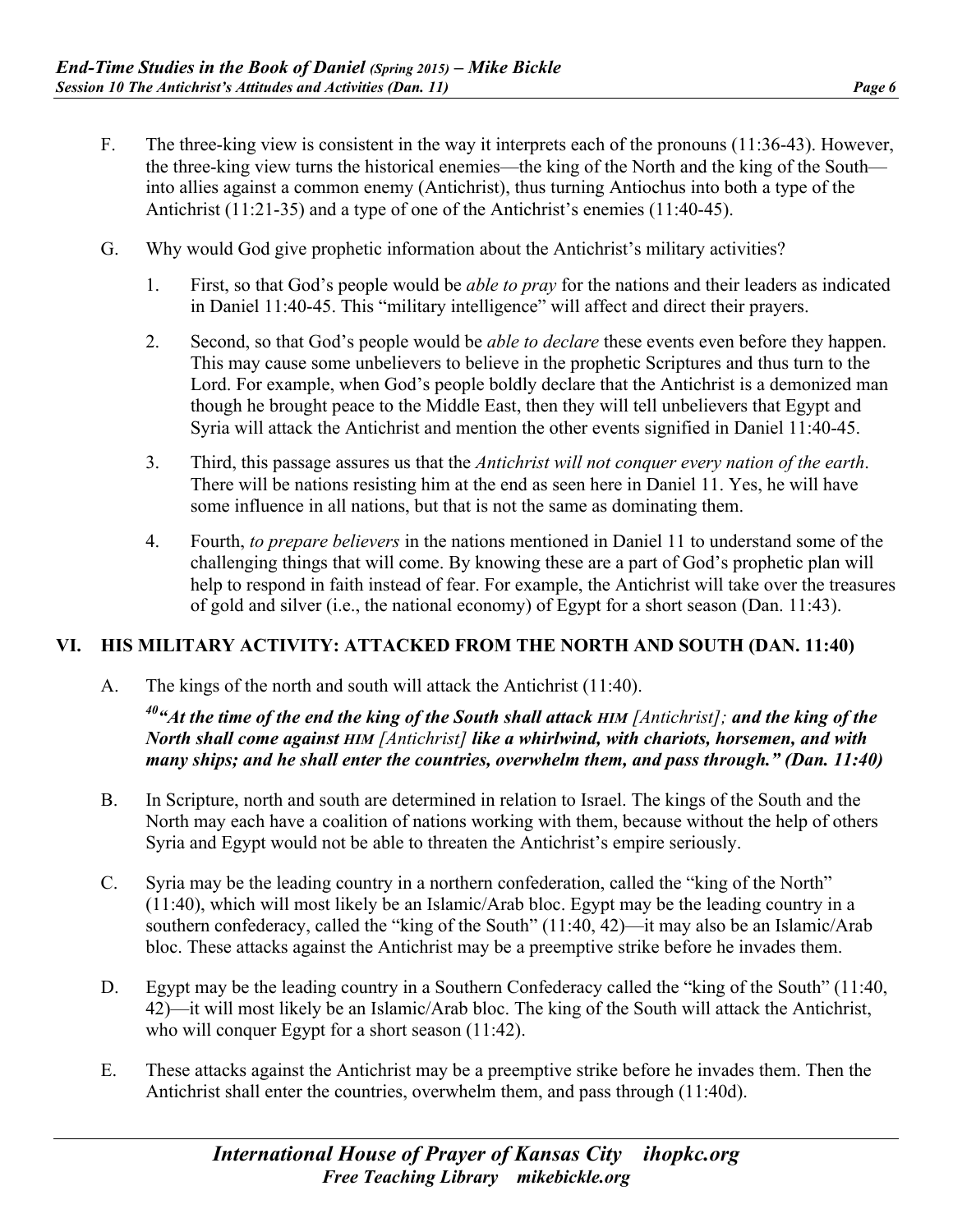## **VII. HIS MILITARY ACTIVITY: ATTACKING MANY NATIONS (DAN. 11:41)**

A. The Antichrist shall enter the "Glorious Land" of Israel (11:41, 45; cf. 8:9). Edom, Moab, and Ammon refer to present-day Jordan. They escape trouble until Jesus marches through Edom (Isa. 63:1-6).

*41"He shall also enter the Glorious Land [Israel], and many countries shall be overthrown; but these shall escape from his hand: Edom, Moab, and the prominent people of Ammon." (Dan. 11:41)* 

*16"I [the Lord] will raise up a shepherd [Antichrist] in the land [Israel] who will not care for those who are cut off, nor seek the young, nor heal those that are broken…" (Zech. 11:16)* 

B. The Antichrist will probably use the covenant of Daniel 9:27 to gain a stronghold in Israel. The Antichrist will annul or betray the covenant and trample Israel as Daniel saw in Daniel 7:7, 19.

*14"…you scornful men, who rule…Jerusalem, 15because you said, "We have made a covenant with death...*<sup>18</sup>Your covenant with death will be annulled [violated] …when the overflowing *scourge passes through [Israel], then you will be trampled down by it…" (Isa. 28:14-18)* 

C. *Many countries shall be overthrown*: Edom, Moab, and the prominent people (leaders) of Ammon shall escape (11:40). These three nations refer to present-day Jordan. They will be spared, possibly because they help him. They escape trouble until Jesus marches through Bozrah and Teman, which both refer to the same area (Isa. 63:1-6; Hab. 3:3).

## **VIII. HIS MILITARY ACTIVITY: ATTACKING EGYPT (DAN. 11:42-43)**

A. The Antichrist will attack Egypt (11:42-43). Egypt will be temporarily overthrown and occupied by the Antichrist's military, giving the Antichrist control of their national finances.

*42"He shall stretch out his hand against the countries, and the land of Egypt shall not escape. 43He shall have power over the treasures of gold and silver, and over all the precious things of Egypt; also the Libyans and Ethiopians shall follow at his heels." (Dan. 11:42-43)* 

- B. The Antichrist shall have power over the treasures of gold and silver and all the precious things of Egypt (11:43a). The precious things of Egypt may be the oil wells of the Middle East.
- C. The Libyans (North Africa) and Ethiopians "shall follow" at the Antichrist's heels (11:43). The NIV translates "at his heels" as "in submission," thus, conquered by him. In other words, to be "in step," or in cooperation, with the Antichrist. The Ethiopians (Nubians, *kusim* in Hebrew) may also include Sudan and/or parts of East Africa.
- D. Will the Antichrist overthrow Libya, Ethiopia, and Sudan during the military campaigns described in verses 40-41? They eventually become allies with him (Ezek. 38:5).

*5 Persia, Ethiopia, and Libya are with them, all of them with shield and helmet… (Ezek. 38:5)*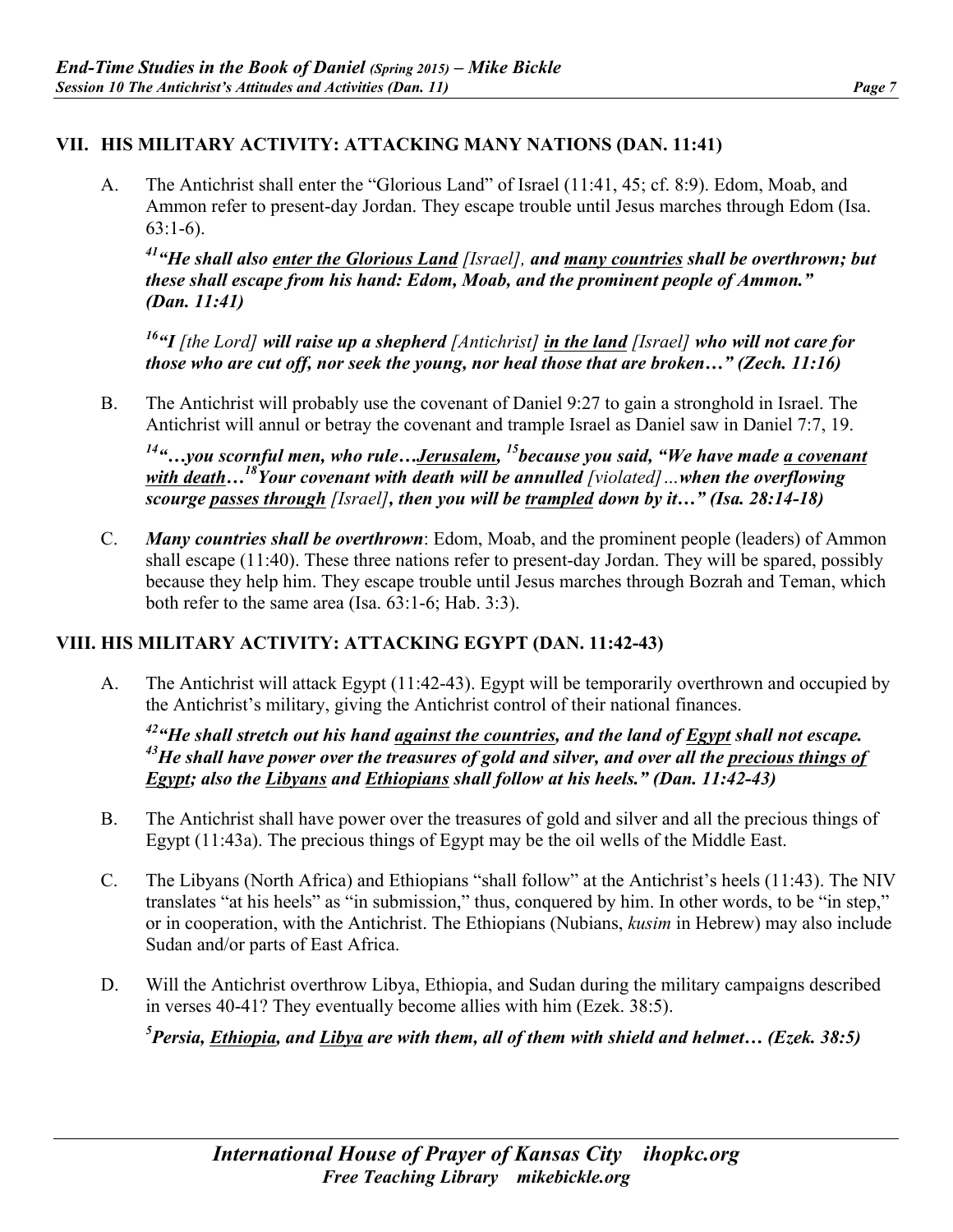## **IX. HIS MILITARY ACTIVITY: ATTACKED FROM THE EAST AND NORTH (DAN. 11:44)**

A. The Antichrist will be firmly resisted and possibly attacked from the east and the north (11:44). He will act in great anger to completely annihilate the leaders and nations that participated in the troubling news.

*44"But news from the east and the north shall trouble him [Antichrist]; therefore he shall go out with great fury to destroy and annihilate many." (Dan. 11:44)* 

B. *Troubling news from the east*: The Antichrist will hear troubling news from the Asian kings of the East, who persistently resist his financial seductions, refuse his demonic miracles, and stand against his threats. Eventually he will win over the kings of the East (Rev. 16:12-14).

*12The sixth angel poured out his bowl on the great river Euphrates, and its water was dried up, so that the way of the kings from the East might be prepared. 13I saw three unclean spirits like frogs coming out of the mouth of the dragon [Satan], out of the mouth of the beast [Antichrist], and out of the mouth of the false prophet. 14They are spirits of demons, performing signs, which go out to the kings of the earth…to gather them to the battle of that great day of God Almighty… 16They gathered them together to the place called…Armageddon. (Rev. 16:12-16)* 

C. *Troubling news from the north*: This probably does not refer to the Syrians (the king of the North). It possibly speaks of trouble from the Antichrist's ten-nation confederation based in the *far north*. The Antichrist, called Gog and his army, is described as being in the *far north* (Ezek. 38:6, 15; 39:2) in contrast to Syria being in the *immediate north* in relationship to Israel.

*6 …the house of Togarmah from the far north and all its troops—many people are with you…15Then you will come from your place out of the far north…a mighty army. (Ezek. 38:6, 15)*

D. It may be news of treason or division in his ranks which will not be deeply unified with one another (2:41-43) and/or news of crises related to the seals, trumpets, and bowls destroying his resources.

*41"You saw the feet and toes, partly of potter's clay and partly of iron, the kingdom shall be*  divided…<sup>42</sup>so the kingdom shall be partly strong and partly fragile.<sup>43</sup>As you saw iron mixed *with ceramic clay, they will mingle with the seed of men; but they will not adhere to one another, just as iron does not mix with clay." (Dan. 2:41-43)*

# **X. HIS MILITARY ACTIVITY: INVADING ISRAEL (DAN. 11:45)**

A. The Antichrist will plant part of his headquarters near Jerusalem (11:45). The "glorious holy mountain" speaks of the temple site in Jerusalem, where he will claim to be God (2 Thes. 2:3-4). The seas on the two sides of Jerusalem are the Mediterranean Sea (west) and the Dead Sea (east).

*45"And he [Antichrist] shall plant the tents of his palace between the seas [Mediterranean Sea and the Dead Sea] and the glorious holy mountain [temple site in Jerusalem] yet, he shall come to his end, and no one will help him." (Dan. 11:45)* 

B. *Come to his end*: The Antichrist will be defeated (11:45) without help from any human sources (8:25). Jesus will destroy him (7:11-14, 22, 26-27; 9:27; 11:45; 2 Thes. 2:8; Rev. 16:16; 19:20).